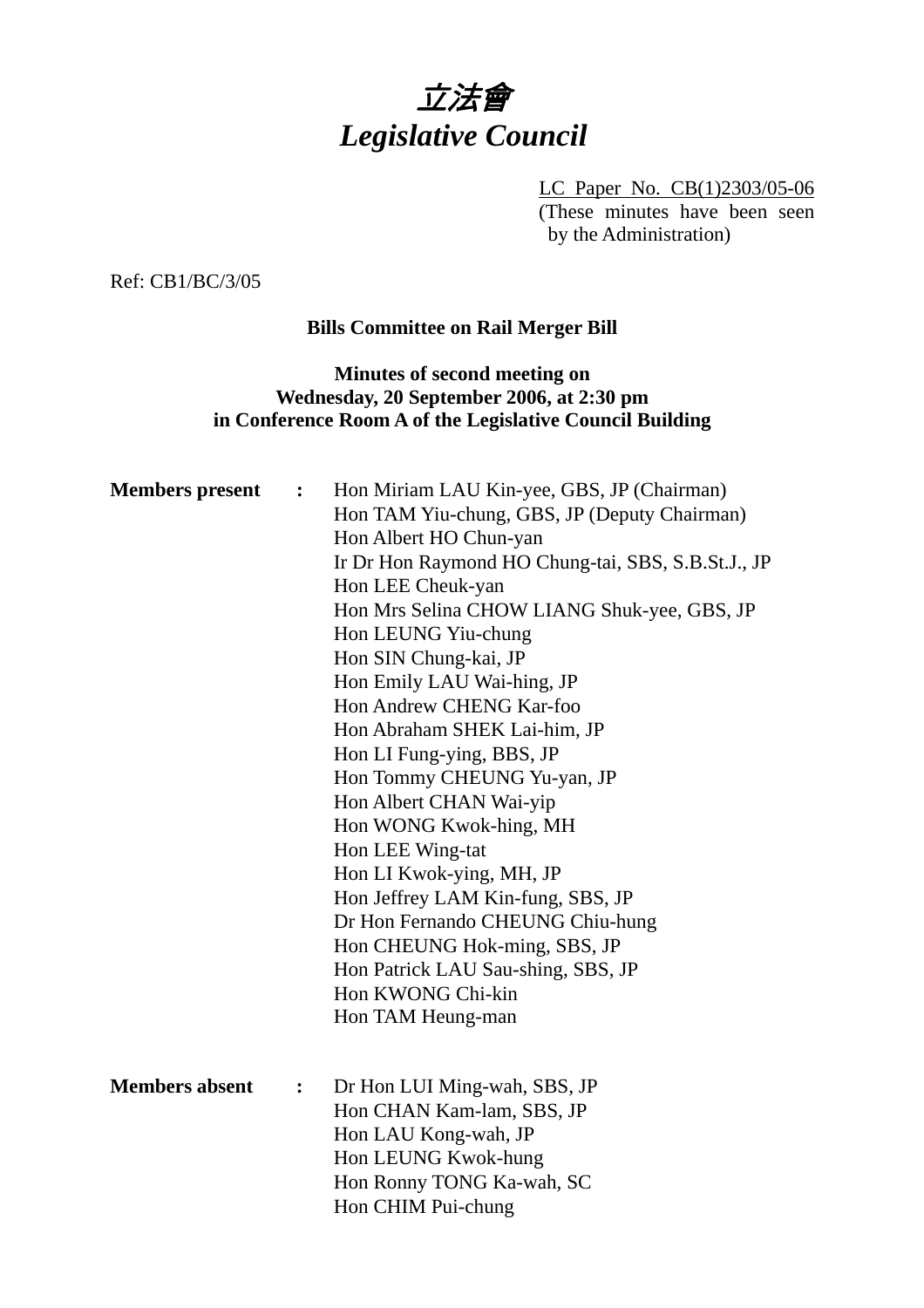| <b>Public Officers</b><br><b>Attending</b> | $\mathbf{L}$   | Mr Patrick HO<br>Deputy Secretary for the Environment, Transport and Works<br>Miss Ida LEE<br>Principal Assistant Secretary for the Environment,<br><b>Transport and Works</b><br>Mr Martin GLASS<br>Deputy Secretary for Financial Services and the Treasury |
|--------------------------------------------|----------------|---------------------------------------------------------------------------------------------------------------------------------------------------------------------------------------------------------------------------------------------------------------|
|                                            |                | Mr David LAU<br>Principal Assistant Secretary for Financial Services and the<br>Treasury<br>Mr Sunny CHAN Yuen-sun<br><b>Senior Government Counsel</b><br>Department of Justice<br>Mr Lewis LAW Chung-ming                                                    |
| <b>Attendance by</b>                       | $\ddot{\cdot}$ | <b>Government Counsel</b><br>Department of Justice<br><b>MTR Corporation</b>                                                                                                                                                                                  |
| invitation                                 |                | Mr Lincoln LEONG<br><b>Finance Director</b><br>Mr Thomas HO<br><b>Property Director</b>                                                                                                                                                                       |
|                                            |                | Mrs Miranda LEUNG<br>General Manager – Corporate Relations<br>Ms Maggie SO<br>External Affairs & Government Relations Manager                                                                                                                                 |
|                                            |                | <b>Kowloon-Canton Railway Corporation</b><br>Mr Daniel LAM<br>Director – Property                                                                                                                                                                             |
|                                            |                | Mr Jeffrey CHEUNG<br>Director – Finance (Acting)<br>Mr Jeff LEUNG                                                                                                                                                                                             |
|                                            |                | <b>External Affairs Manager</b>                                                                                                                                                                                                                               |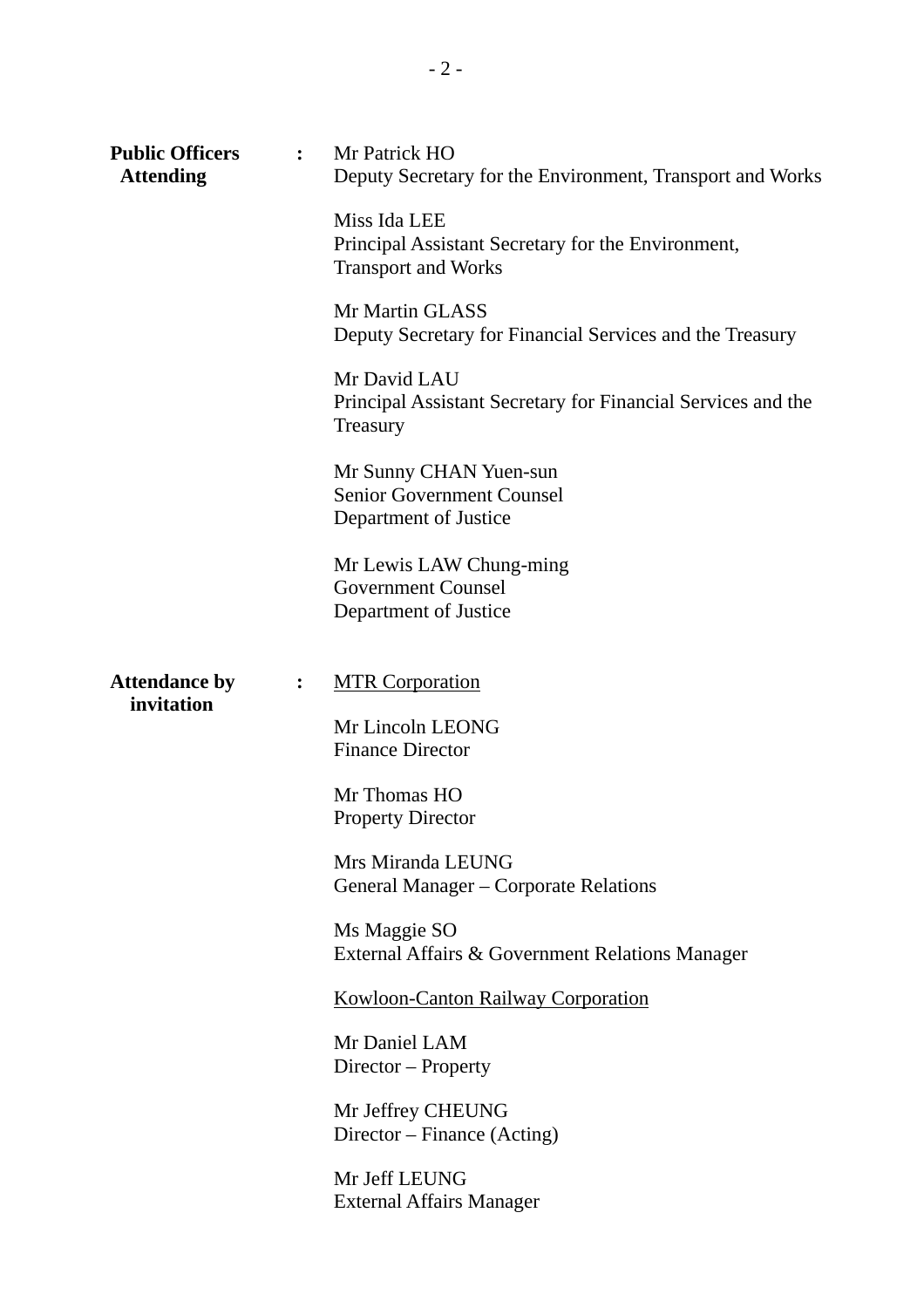|                                            | <b>Government Financial Advisers</b>                                                                                     |
|--------------------------------------------|--------------------------------------------------------------------------------------------------------------------------|
|                                            | Mr Frank SLEVIN<br>Managing Director and Chief Operating Officer, Asia<br><b>Pacific Investment Banking</b><br>Citigroup |
|                                            | Mr Michael KERSHAW<br>Global Head of International Business Development for<br>China<br><b>HSBC</b>                      |
| <b>Clerk in attendance :</b>               | Mr Andy LAU<br>Chief Council Secretary (1)2                                                                              |
| <b>Staff in attendance</b><br>$\mathbf{r}$ | Ms Connie FUNG<br><b>Assistant Legal Adviser 3</b>                                                                       |
|                                            | Ms Sarah YUEN<br>Senior Council Secretary (1)6                                                                           |
|                                            | Mr Anthony CHU<br>Council Secretary (1)2                                                                                 |
|                                            | <b>Miss Winnie CHENG</b><br>Legislative Assistant (1)5                                                                   |

## Action

| Confirmation of minutes and matters arising                      |  |                                  |  |  |  |  |  |
|------------------------------------------------------------------|--|----------------------------------|--|--|--|--|--|
| (LC Paper No. CB(1)2196/05-06                                    |  | - Minutes of the meeting held on |  |  |  |  |  |
|                                                                  |  | 27 July 2006                     |  |  |  |  |  |
| LC Paper No. $CB(1)2198/05-06(01)$ - Tentative meeting schedule) |  |                                  |  |  |  |  |  |
|                                                                  |  |                                  |  |  |  |  |  |

The minutes of the meeting held on 27 July 2006 were confirmed.

2. The Bills Committee endorsed the meeting schedule from October to December 2006 (LC Paper No. CB(1)2198/05-06(01)).

(*Post-meeting note*: The endorsed meeting schedule was issued to members vide LC Paper No. CB(1)2238/05-06 on 21 September 2006.)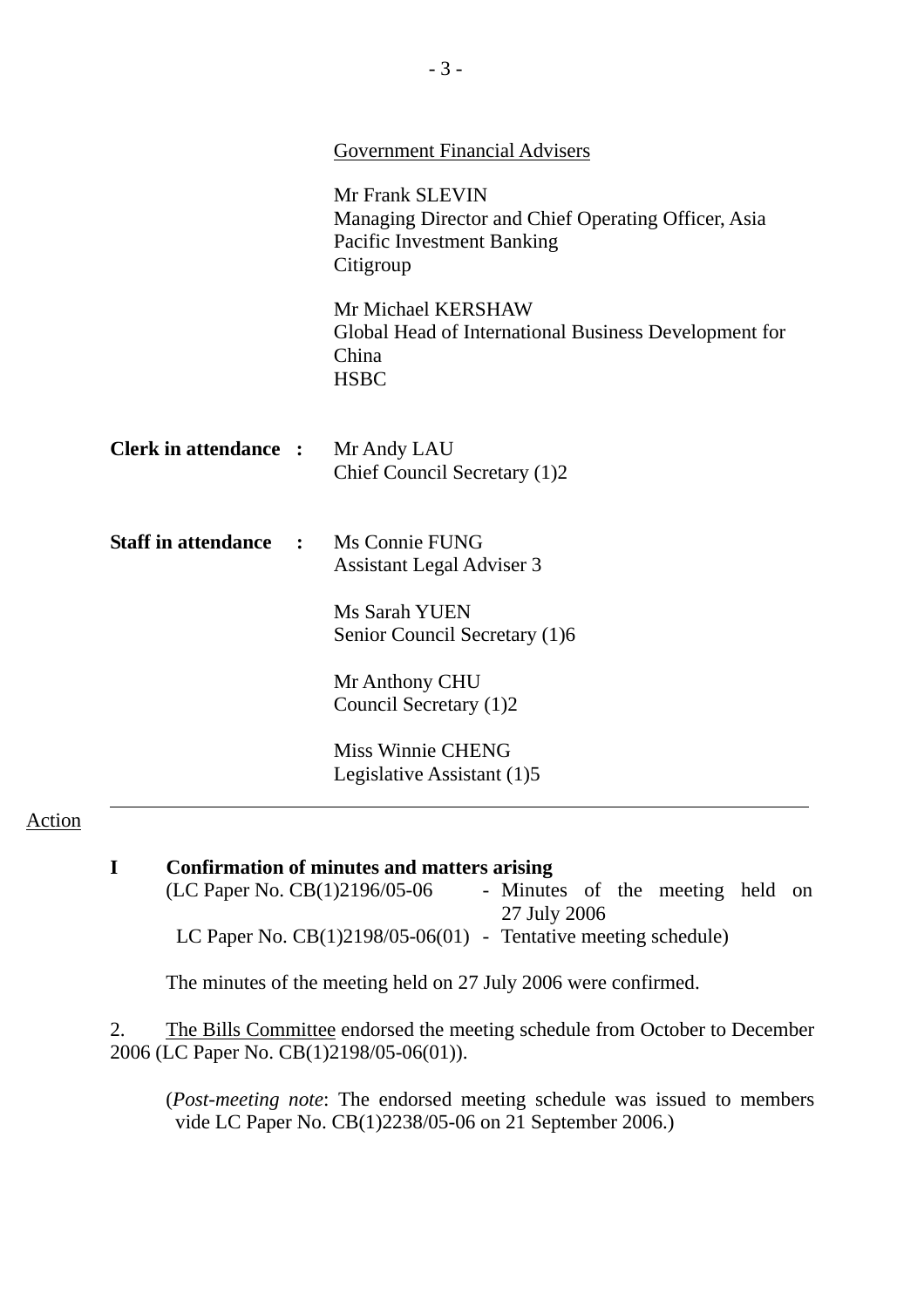### Action

| $\mathbf H$ | Finance and property package of the rail merger proposal |            |                                   |
|-------------|----------------------------------------------------------|------------|-----------------------------------|
|             | (LC Paper No. CB(1)2198/05-06(02)                        | $\sim 100$ | Information paper provided by the |
|             |                                                          |            | Administration                    |
|             | LC Paper No. CB(3)700/05-06                              |            | the Bill                          |
|             | File Ref: ETWB(T) CR 1/986/00                            |            | - The Legislative Council Brief   |
|             | LC Paper No. LS91/05-06                                  |            | - Legal Service Division Report   |
|             | LC Paper No. CB(1)2031/05-06                             | $ \,$      | Background Brief on Rail Merger   |
|             |                                                          |            | Bill prepared by the Secretariat  |
|             | LC Paper No. $CB(1)2176/05-06(01)$                       |            | Fact sheet entitled "各界人士對地       |
|             |                                                          |            | 鐵有限公司和九廣鐵路公司就擬                    |
|             |                                                          |            | 議合併一事所表達的關注事                      |
|             |                                                          |            | 項"prepared by the Research and    |
|             |                                                          |            | Library Services Division)        |
|             |                                                          |            |                                   |

3. With the aid of powerpoint, the MTR Corporation Limited (MTRCL) briefed members on the rationale behind and benefits of the integrated Rail and Property model. The Administration also gave a powerpoint presentation on the breakdown of the total property development costs and details of the valuation of property development rights (PDR).

 (*Post-meeting note*: The powerpoint presentation materials were tabled and circulated to members vide LC Paper No. CB(1)2237/05-06 on 21 September 2006.)

4. The Bills Committee deliberated (index of proceedings attached at **Annex**).

5. In the course of deliberation, members queried the need of and justifications for including the property package in the merger proposal and why the valuation of the eight property development sites conducted by the professional valuer appointed by Government would differ significantly from those prepared by other professional valuers as quoted in the press. They were worried that the properties might be disposed of at a severely diminished valuation which would be to the disadvantage of the people of Hong Kong who owned the assets of Kowloon-Canton Railway Corporation.

6. On the Rail and Property model, some members were of the view that whilst MTRCL had acquired substantial profit from property development through Government's granting of PDR to the company in connection with its railway projects, MTRCL had been reluctant to share its profit with the general travelling public by means of fare reduction and provision of concessionary fares to persons with disabilities. Some members considered that PDR should no longer be granted to railway corporations. Instead, PDR should be put up for open tender and the proceeds so derived could be used for setting up a fund to moderate the rate of fare increase and provide the necessary assistance to persons in need. Some other members also queried that whilst MTRCL had emphasized the benefits and importance of property development at the meeting, it had refused to reduce its fare in the past on the ground that profit from property development had nothing to do with railway fares.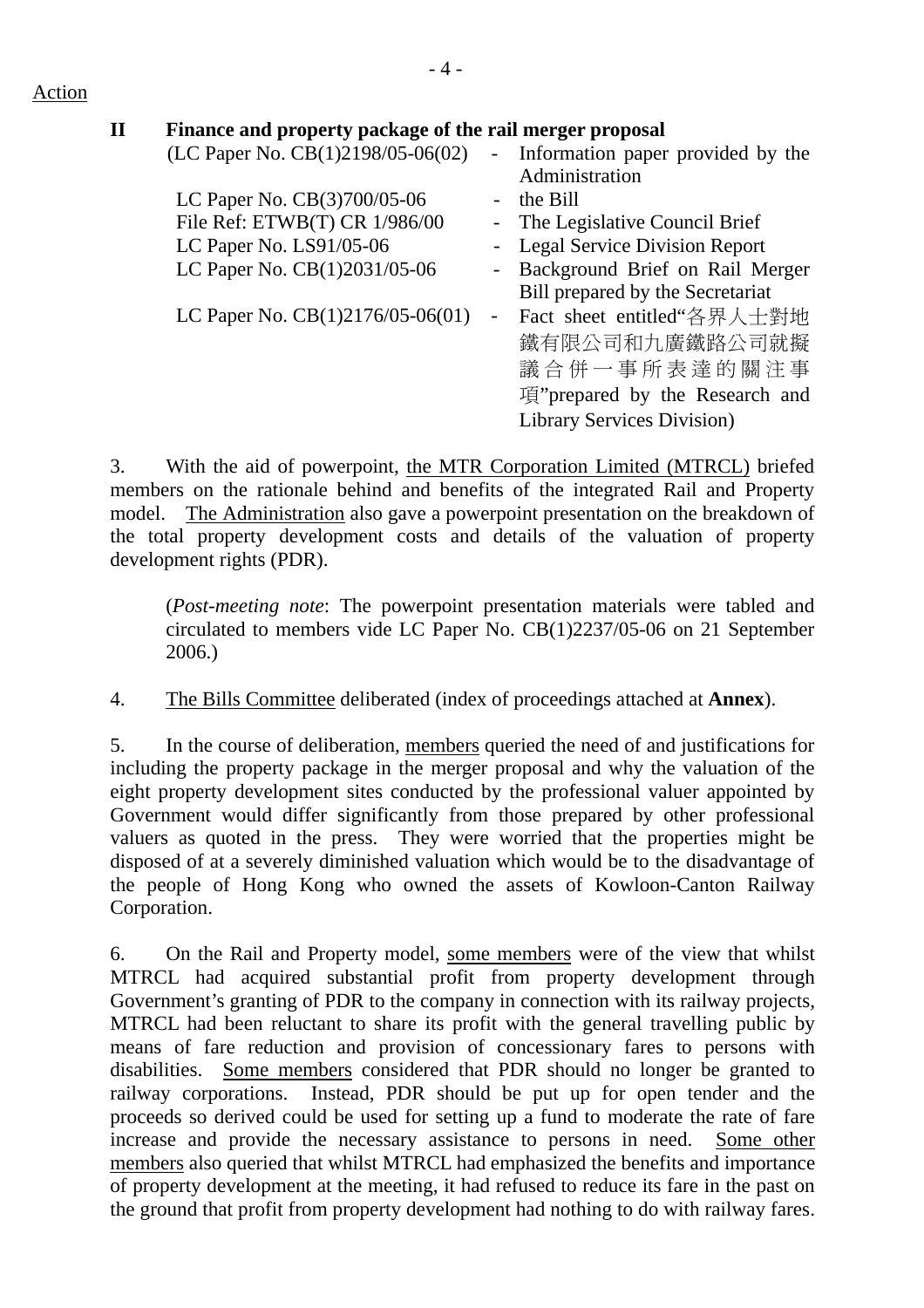In response, MTRCL explained that the present fares had already taken account of the profit from property development. Without profits from property development the fares would have to be much higher than they currently were.

7. In consideration of the above concerns, the Bills Committee made the following requests –

- (a) the Administration and MTRCL to disclose all information relevant to their valuation of the property package; and
- (b) MTRCL to explain the relationship between property development and railway fares and how profit from property development would be used to benefit the travelling public in future.

8. Some members also stated that should the Administration and MTRCL fail to provide all the information relevant to the valuation of the property package, they might consider invoking the powers under the Legislative Council (Powers and Privileges) Ordinance (Cap. 382) to request the parties concerned to produce the information to the Bills Committee for consideration.

9. Concluding the discussion, members agreed that the next meeting of the Bills Committee scheduled for Thursday, 5 October 2006, at 4:30 pm should be devoted to continued discussion on the finance and property package of the rail merger proposal. Members also agreed that the Chairman and the Chief Executive Officer of MTRCL should be invited to attend the meeting.

## **III Any other business**

10. There being no other business, the meeting ended at 4:30 pm.

Council Business Division 1 Legislative Council Secretariat 4 October 2006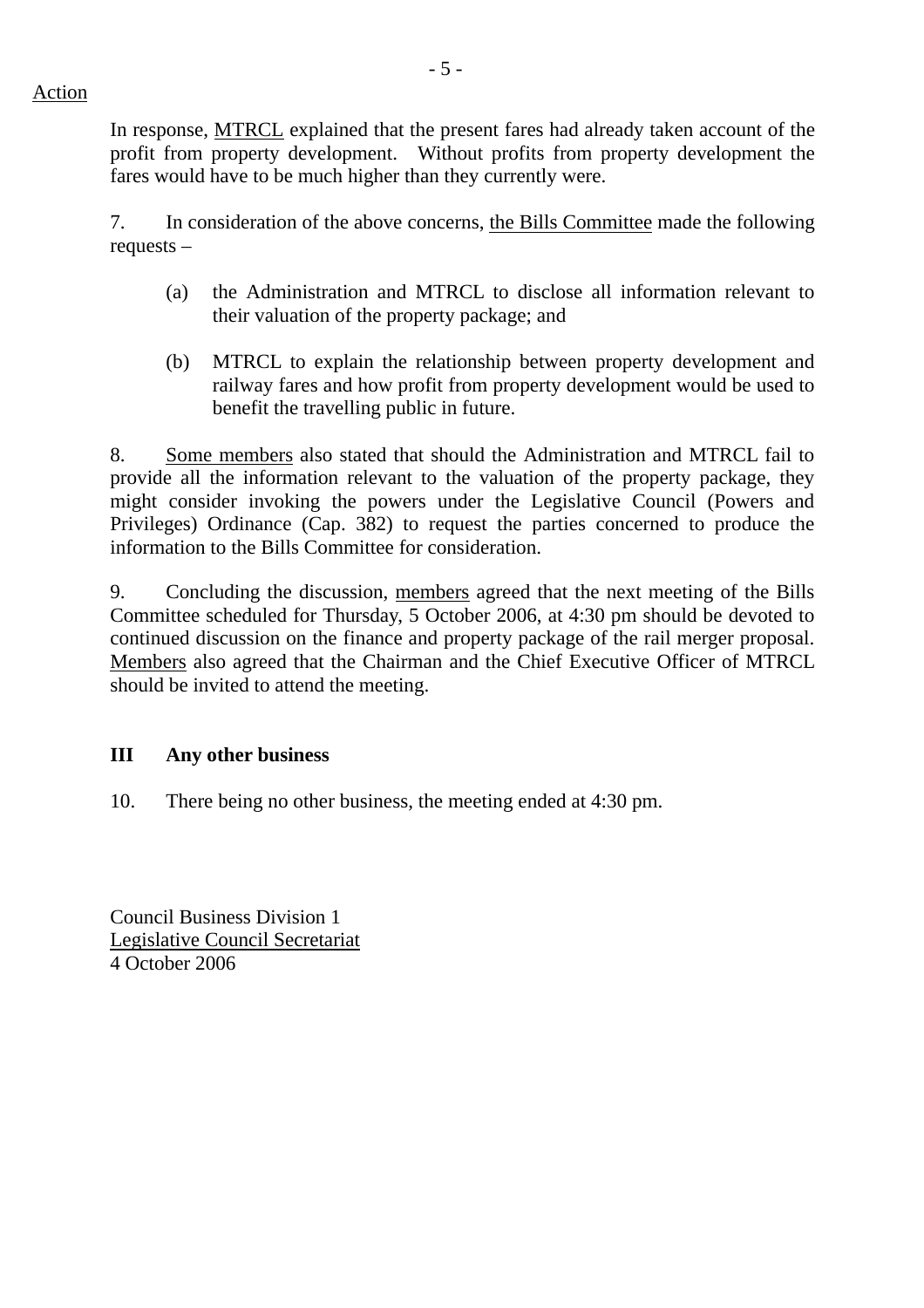#### **Proceedings of the second meeting of the Bills Committee on Rail Merger Bill on Wednesday, 20 September 2006, at 2:30 pm in Conference Room A of the Legislative Council Building**

| <b>Time</b><br>marker | <b>Speaker</b>                                                                                                | Subject(s)                                                                                                                                                                                                                                                                                                                                                                                                                                                                   | <b>Action</b><br>required |  |  |  |  |
|-----------------------|---------------------------------------------------------------------------------------------------------------|------------------------------------------------------------------------------------------------------------------------------------------------------------------------------------------------------------------------------------------------------------------------------------------------------------------------------------------------------------------------------------------------------------------------------------------------------------------------------|---------------------------|--|--|--|--|
|                       | Agenda Item I – Confirmation of minutes and matters arising                                                   |                                                                                                                                                                                                                                                                                                                                                                                                                                                                              |                           |  |  |  |  |
| $000000 -$<br>000041  | Chairman                                                                                                      | - Confirmation of minutes of the meeting<br>held on 27 July 2006<br>(LC Paper No. CB(1)2196/05-06)                                                                                                                                                                                                                                                                                                                                                                           |                           |  |  |  |  |
| $000042 -$<br>000232  | Chairman                                                                                                      | Endorsement of the meeting schedule<br>$\overline{\phantom{a}}$<br>from October to December 2006<br>(LC Paper No. CB(1)2198/05-06(01))                                                                                                                                                                                                                                                                                                                                       |                           |  |  |  |  |
|                       |                                                                                                               | Agenda Item II - Finance and property package of the rail merger proposal                                                                                                                                                                                                                                                                                                                                                                                                    |                           |  |  |  |  |
| $000233 -$<br>000518  | Chairman                                                                                                      | Opening remarks                                                                                                                                                                                                                                                                                                                                                                                                                                                              |                           |  |  |  |  |
| $000519 -$<br>003523  | Chairman<br>Mr Abraham SHEK<br>Mr Andrew CHENG<br>Administration<br><b>MTR Corporation Limited</b><br>(MTRCL) | Powerpoint presentation by MTRCL<br>$\overline{\phantom{a}}$<br>and the Administration<br>(LC Paper No. CB(1)2198/05-06(02))                                                                                                                                                                                                                                                                                                                                                 |                           |  |  |  |  |
| $003524 -$<br>004041  | Chairman<br>Mr WONG Kwok-hing<br>Administration<br><b>MTRCL</b>                                               | Expression of regret that despite<br>$\overline{\phantom{a}}$<br>MTRCL's acquisition of substantial<br>profit from property<br>development<br>through Government's granting of<br>property development rights (PDR) to<br>MTRCL, MTRCL had been reluctant to<br>share its profit with the general<br>travelling public by means of fare<br>reduction<br>MTRCL's<br>Administration<br>and<br>clarification that MTRCL had to pay<br>\$4.91 billion 'entry fee' for the rights |                           |  |  |  |  |
|                       |                                                                                                               | over the eight property development<br>sites of the Kowloon-Canton Railway<br>Corporation (KCRC). The sites would<br>be offered to developers by open tender.<br>Successful tenderers would need to<br>arrange for payment of the full market<br>value land premium to the Government                                                                                                                                                                                        |                           |  |  |  |  |
| $004042 -$<br>004553  | Chairman<br>Mr Jeffrey LAM<br>Administration                                                                  | Enquiry about the reasons for the<br>significant differences in the valuations<br>of the eight property development sites<br>conducted by the professional valuer<br>appointed by the Government and those<br>prepared by other professional valuers<br>as quoted in the press, and whether                                                                                                                                                                                  |                           |  |  |  |  |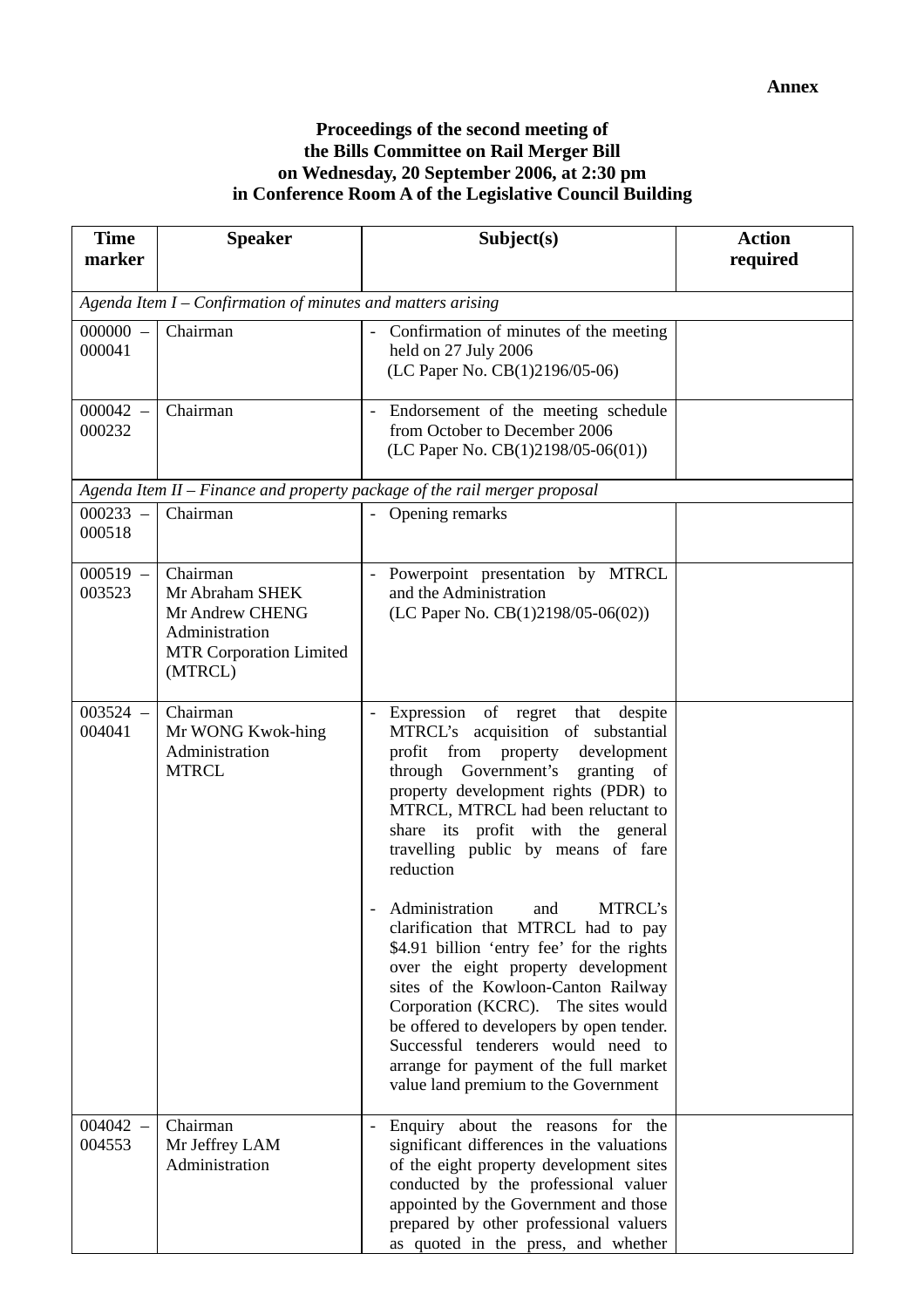| <b>Time</b><br>marker | <b>Speaker</b>                                                 | Subject(s)                                                                                                                                                                                                                                                                                                                                                                                                                                                                                                                                                                                                                                                              | <b>Action</b><br>required |
|-----------------------|----------------------------------------------------------------|-------------------------------------------------------------------------------------------------------------------------------------------------------------------------------------------------------------------------------------------------------------------------------------------------------------------------------------------------------------------------------------------------------------------------------------------------------------------------------------------------------------------------------------------------------------------------------------------------------------------------------------------------------------------------|---------------------------|
|                       |                                                                | comparisons<br>and<br>analyses<br>of<br>the<br>different valuations had been made<br>The Administration's emphasis that the<br>methodology and assumptions adopted<br>by the independent valuer appointed by<br>the Government for preparing valuation<br>were commonly acceptable and that the<br>pricing of the property package was fair<br>Any disparity in<br>and reasonable.<br>valuation might be due to<br>the adoption in the valuation of<br>1)<br>different assumptions of property<br>market performance<br>ii) the use of the total profit of the<br>completed development instead of<br>just the 'entry fee' as the basis of<br>valuation, etc            |                           |
| $004554 -$<br>005107  | Chairman<br>Mr Andrew CHENG<br>Administration                  | Expression of views that as the Rail and<br>Property model (the model) involved<br>granting of valuable<br>the<br>public<br>resources to a listed company, its<br>operation should be more transparent to<br>safeguard public interest. It was of<br>paramount importance to ensure that the<br>general travelling public could share the<br>profits so generated in the form of fare<br>reduction<br>The Administration's explanation that<br>land premiums for two sites which had<br>been set by the Lands Department<br>(Lands D) had already been made<br>public. The land premiums for the<br>other six sites had yet to be fixed and<br>hence were not available |                           |
| $005108 -$<br>005618  | Chairman<br>Mr LEE Cheuk-yan<br>Administration<br><b>MTRCL</b> | Expression of views that the model had<br>$\overline{\phantom{a}}$<br>only benefited the Government and the<br>railway corporations but not the public.<br>The two railway corporations should<br>share their substantial profit from<br>property development with the general<br>travelling public through fare reduction<br>about<br>Government's<br>Enquiry<br>the<br>targeted rate of return for MTRCL as a<br>whole<br>MTRCL's view that<br>the public had already been able to<br>$\mathbf{i}$<br>value-for-money<br>enjoy<br>railway<br>service made possible by the model                                                                                       |                           |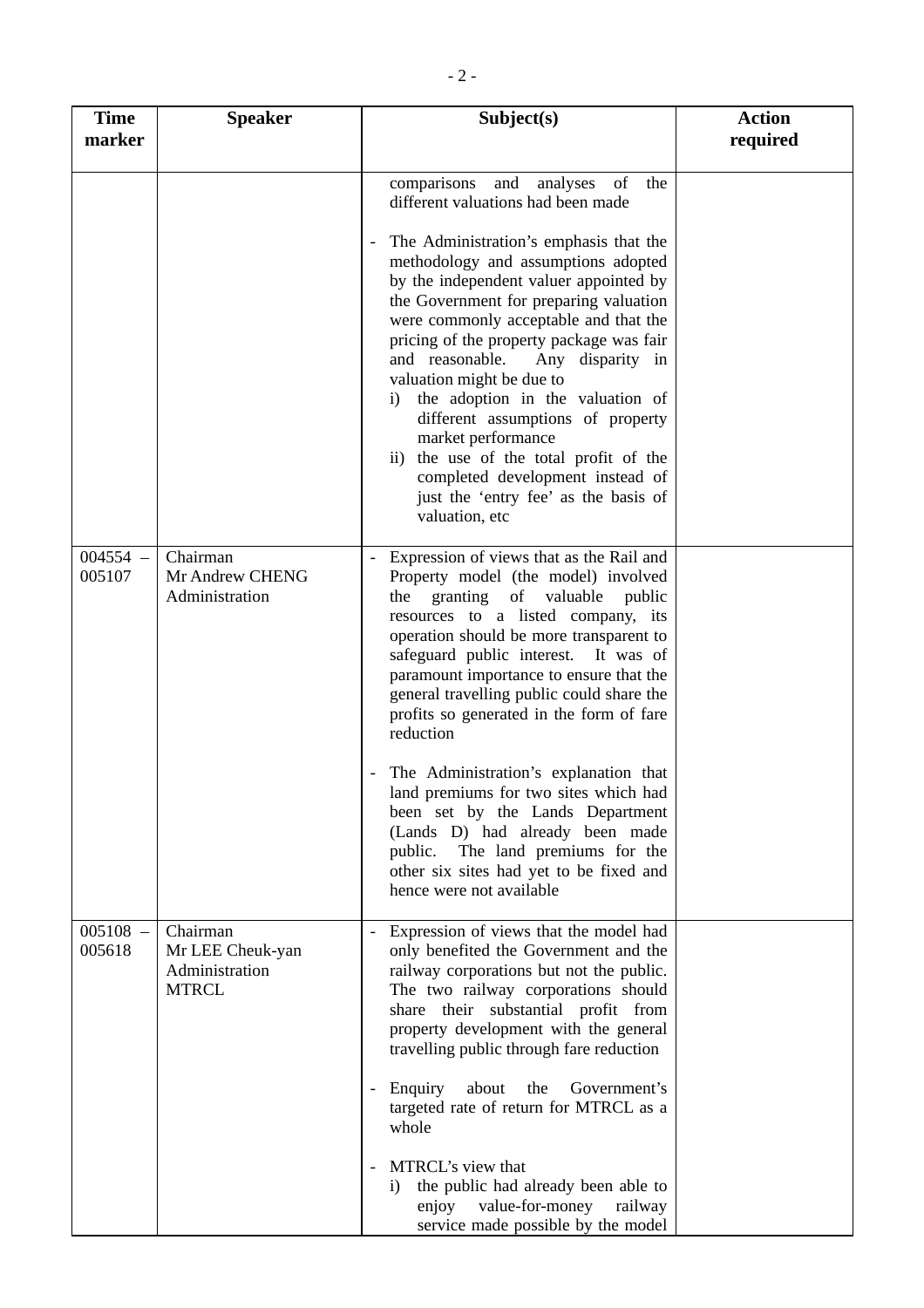| <b>Time</b><br>marker | <b>Speaker</b>                           | Subject(s)                                                                                                                                                                                                                                                                                                                                                                                                                                                                                                                                                                                                                                                                                                                                                                       | <b>Action</b><br>required |
|-----------------------|------------------------------------------|----------------------------------------------------------------------------------------------------------------------------------------------------------------------------------------------------------------------------------------------------------------------------------------------------------------------------------------------------------------------------------------------------------------------------------------------------------------------------------------------------------------------------------------------------------------------------------------------------------------------------------------------------------------------------------------------------------------------------------------------------------------------------------|---------------------------|
|                       |                                          | as compared to other overseas cities<br>ii) MTRCL's return on assets (RoA)<br>for the past years was 6%, which<br>was significantly lower than that of<br>the local utility companies                                                                                                                                                                                                                                                                                                                                                                                                                                                                                                                                                                                            |                           |
| $005619 -$<br>010153  | Chairman<br>Mr Albert HO<br><b>MTRCL</b> | Query about the need for including the<br>of<br>KCRC's<br>purchase<br>property<br>management business                                                                                                                                                                                                                                                                                                                                                                                                                                                                                                                                                                                                                                                                            |                           |
|                       |                                          | Expression of views that seamless<br>connection<br>between<br>stations<br>and<br>developments<br>above<br>property<br><b>or</b><br>adjacent to stations could be achieved if<br>appropriate<br>provisions<br>were<br>incorporated in the relevant property<br>development contracts. In so doing,<br>the Government could dispose of the<br>sites of such property developments<br>through open tender to reflect their true<br>market values.<br>Proceeds therefrom<br>could also be used to subsidize railway<br>development. Moreover, MTRCL was<br>a listed company with 25% shares<br>owned by the public. The Government<br>should no longer subsidize the company<br>by granting it PDR                                                                                   |                           |
|                       |                                          | MTRCL's explanation that<br>as the properties concerned were<br>$\mathbf{i}$<br>connected<br>with<br>stations,<br>management of the two had to be<br>integrated<br>contract provisions could never be<br>$\rm ii)$<br>exhaustive and hence could not<br>seamless<br>connection<br>ensure<br>between property developments and<br>It<br>therefore<br>stations.<br>was<br>to have<br>imperative<br>one party<br>responsible for co-ordinating the<br>design,<br>construction<br>and<br>management of both the property<br>developments and the stations<br>iii) there<br>question<br>was<br>of<br>no<br>Government subsidizing MTRCL<br>it PDR<br>by granting<br>because<br>MTRCL was required to pay the<br>full market value land premiums for<br>the property development sites |                           |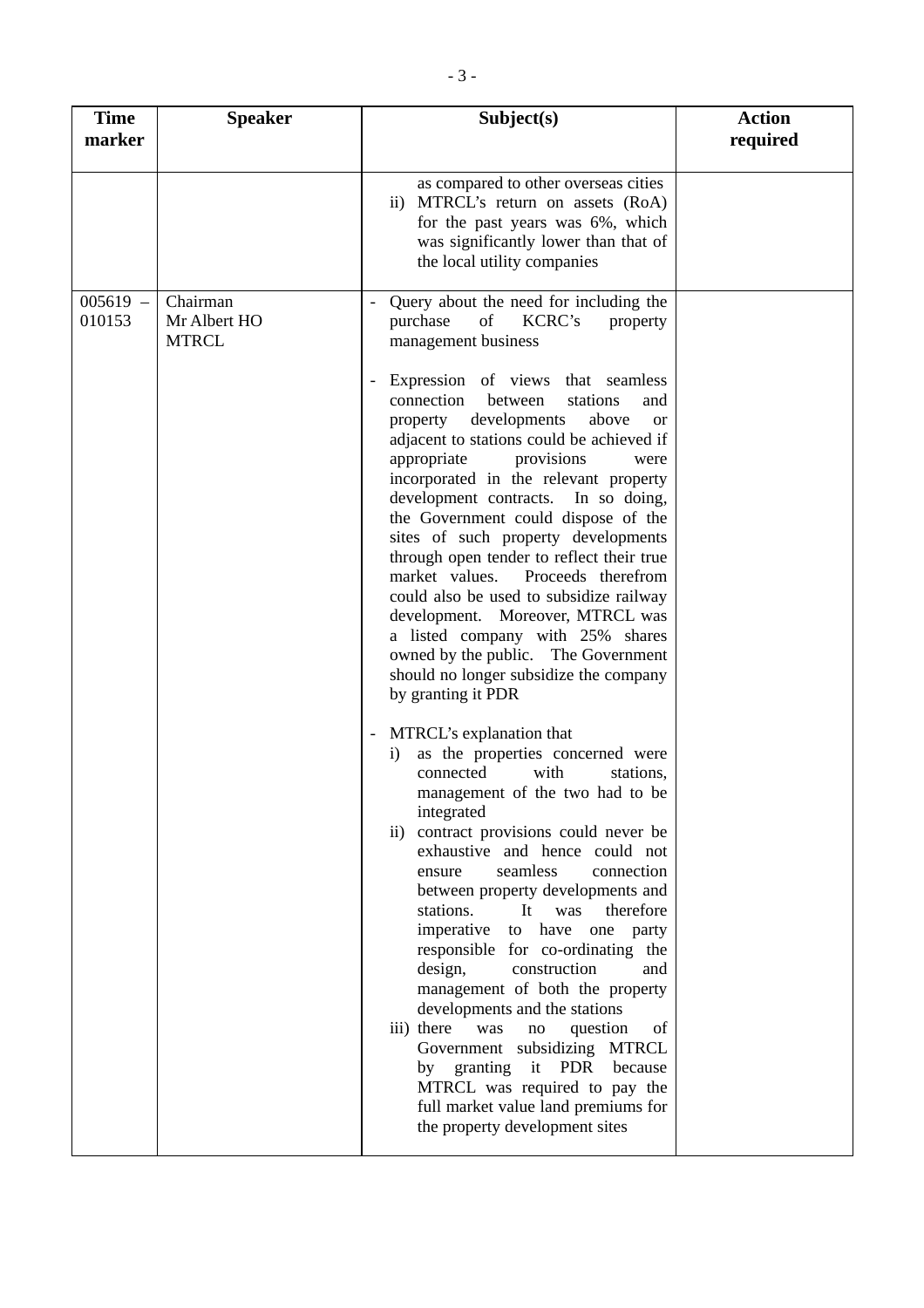| <b>Time</b><br>marker | <b>Speaker</b>                                                | Subject(s)                                                                                                                                                                                                                                                                                                                                                                                                                                                                                                                                                                                                                                                                                                                                                                                                                                                                                                                                                                                                                                                                                                                                                                                                                                                                                                                                                                                                                                                                                                                                             | <b>Action</b><br>required |
|-----------------------|---------------------------------------------------------------|--------------------------------------------------------------------------------------------------------------------------------------------------------------------------------------------------------------------------------------------------------------------------------------------------------------------------------------------------------------------------------------------------------------------------------------------------------------------------------------------------------------------------------------------------------------------------------------------------------------------------------------------------------------------------------------------------------------------------------------------------------------------------------------------------------------------------------------------------------------------------------------------------------------------------------------------------------------------------------------------------------------------------------------------------------------------------------------------------------------------------------------------------------------------------------------------------------------------------------------------------------------------------------------------------------------------------------------------------------------------------------------------------------------------------------------------------------------------------------------------------------------------------------------------------------|---------------------------|
| $010154 -$<br>010659  | Chairman<br>Mr LEE Wing-tat<br>Administration<br><b>MTRCL</b> | Expression of views that<br>although<br>the<br>Hong<br>Kong<br>$\mathbf{i}$<br>International<br>Airport<br>was<br>constructed by different contractors,<br>it was able to resolve all the<br>technical-engineering<br>interface<br>and<br>achieve<br>issues<br>seamless<br>connection among various facilities.<br>An effective mechanism was also in<br>place to resolve conflict between<br>the<br>principal<br>contractor<br>and<br>sub-contractors<br>although<br>the<br>$\overline{11}$ )<br>post-merger<br>Corporation (MergeCo) would have<br>to pay land premiums for the<br>property development sites, the<br>premiums could not reflect the true<br>market value because they were<br>worked out through negotiation<br>with the Government instead of<br>through open tender.<br>Moreover,<br>the timing of premium negotiation,<br>which would be initiated<br>by<br>MergeCo, could also affect the<br>premium level<br>iii) MTRCL, presently<br>listed<br>$\rm{a}$<br>company with 25% shares owned<br>by the public, should no longer be<br>granted PDR<br>The Administration's explanation that<br>the PDR of relevant sites had been<br>granted to KCRC to help it construct<br>and operate respective railway projects.<br>The transfer of those rights to MTRCL<br>was a natural consequence of the merger<br>proposal<br>MTRCL's emphasis that apart from<br>paying the land premium for the<br>development sites according to full<br>market value, it also had to bear the<br>risks associated with the property<br>developments |                           |
| $010700 -$<br>011139  | Mr Albert CHAN                                                | whilst<br><b>MTRCL</b><br>Query<br>that<br>had<br>emphasized the benefits and importance<br>property<br>development<br>at<br>this<br>of<br>meeting, it had refused to reduce its fare<br>in the past on grounds that profit from<br>property development had nothing to do<br>with railway fares                                                                                                                                                                                                                                                                                                                                                                                                                                                                                                                                                                                                                                                                                                                                                                                                                                                                                                                                                                                                                                                                                                                                                                                                                                                       |                           |
|                       |                                                               | Indication of opposition to the proposed<br>merger and granting of PDR to MTRCL                                                                                                                                                                                                                                                                                                                                                                                                                                                                                                                                                                                                                                                                                                                                                                                                                                                                                                                                                                                                                                                                                                                                                                                                                                                                                                                                                                                                                                                                        |                           |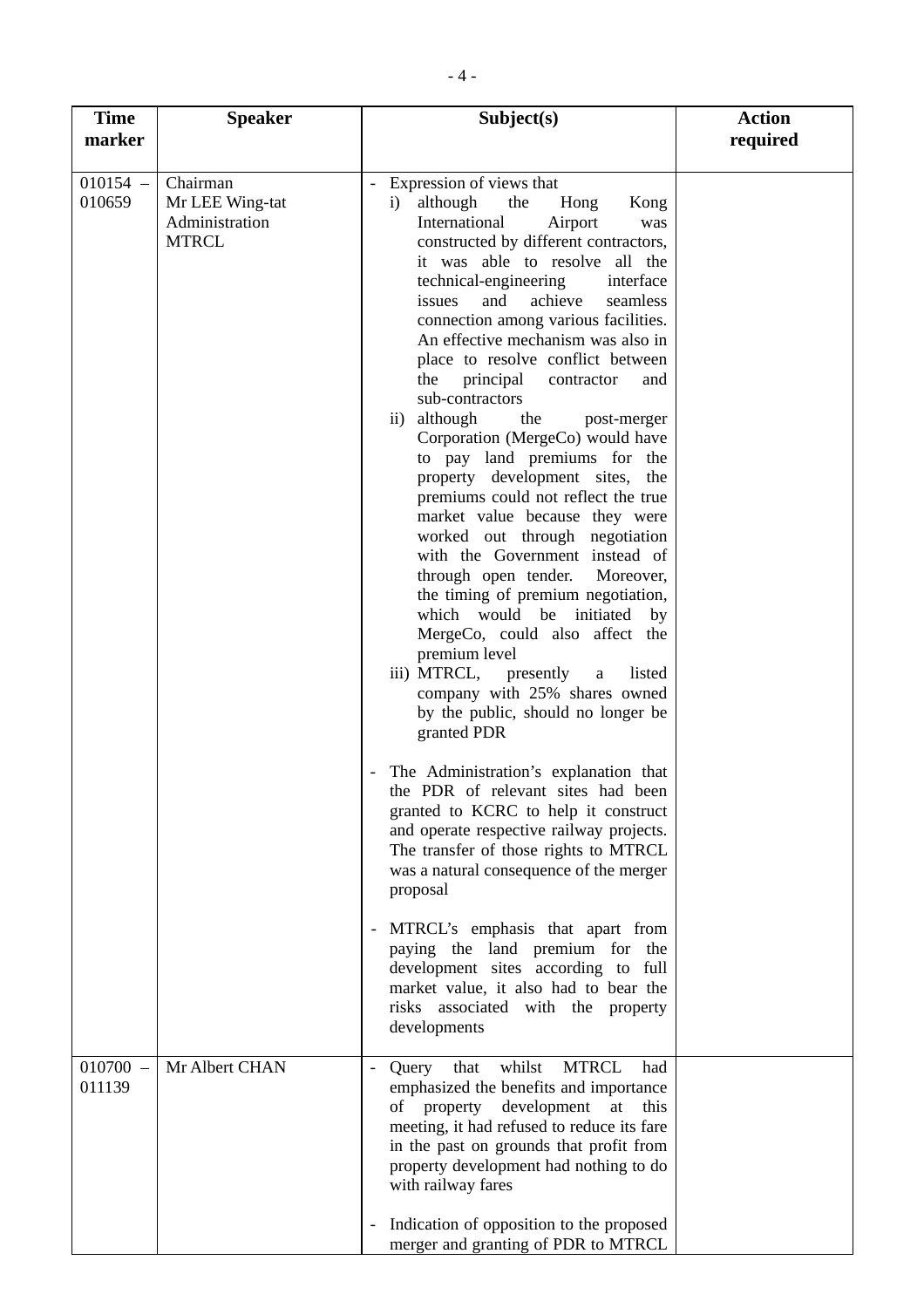| <b>Time</b><br>marker | <b>Speaker</b>                                                 | Subject(s)                                                                                                                                                                                                                                                                                                                                                                                                                                                                                                                                                                                                                                                                                                                                                                                                                                | <b>Action</b><br>required |
|-----------------------|----------------------------------------------------------------|-------------------------------------------------------------------------------------------------------------------------------------------------------------------------------------------------------------------------------------------------------------------------------------------------------------------------------------------------------------------------------------------------------------------------------------------------------------------------------------------------------------------------------------------------------------------------------------------------------------------------------------------------------------------------------------------------------------------------------------------------------------------------------------------------------------------------------------------|---------------------------|
|                       |                                                                | bearing in mind that MTRCL was no<br>longer a public corporation but a listed<br>company. Instead, the PDR should be<br>put up for open tender and the proceeds<br>so derived should be used for setting up<br>a fund to moderate the rate of fare<br>increase and provide the necessary<br>assistance to persons in need<br>Expression of the view that due to<br>failure to provide toilets at MTR<br>stations and access for persons with<br>disabilities (PwDs) at certain stations,<br>MTRCL had not fulfilled its corporate<br>social responsibilities                                                                                                                                                                                                                                                                              |                           |
| $011140 -$<br>011741  | Chairman<br>Ir Dr Raymond HO<br>Administration<br><b>MTRCL</b> | Query about the relative proportions of<br>the financing costs, the marketing costs<br>and the professional fees in the<br>breakdown of the total<br>property<br>development costs<br>in the<br>shown<br>Administration's<br>powerpoint<br>presentation<br>views<br>Expression<br>of<br>that<br>the<br>Administration should account for the<br>disparity between its valuation and the<br>estimations<br>rendered<br>other<br>by<br>If<br>professional<br>such<br>surveyors.<br>essential information was not provided<br>to assure members that the valuations<br>were reasonable, there would<br>be<br>difficulty in securing support for the<br><b>Bill</b><br>Administration/MTRCL's<br>The<br>explanation that<br>i) the level of land premium was<br>determined by Lands D having<br>regard to the prevailing market<br>conditions |                           |
|                       |                                                                | ii) components of the total property<br>development<br>costs<br>the<br>in<br>presentation materials represented<br>figures<br>compiled<br>average<br>by<br>MTRCL from past projects<br>iii) developers<br>had<br>to<br>spend<br>considerable<br>agency<br>sum<br>on<br>commission<br>promotional<br>and<br>activities, the costs of which were<br>included in the marketing costs.<br>The financing costs represented<br>interests on the capital outlay, which<br>comprised<br>the<br>land premium,<br>construction costs, project enabling                                                                                                                                                                                                                                                                                              |                           |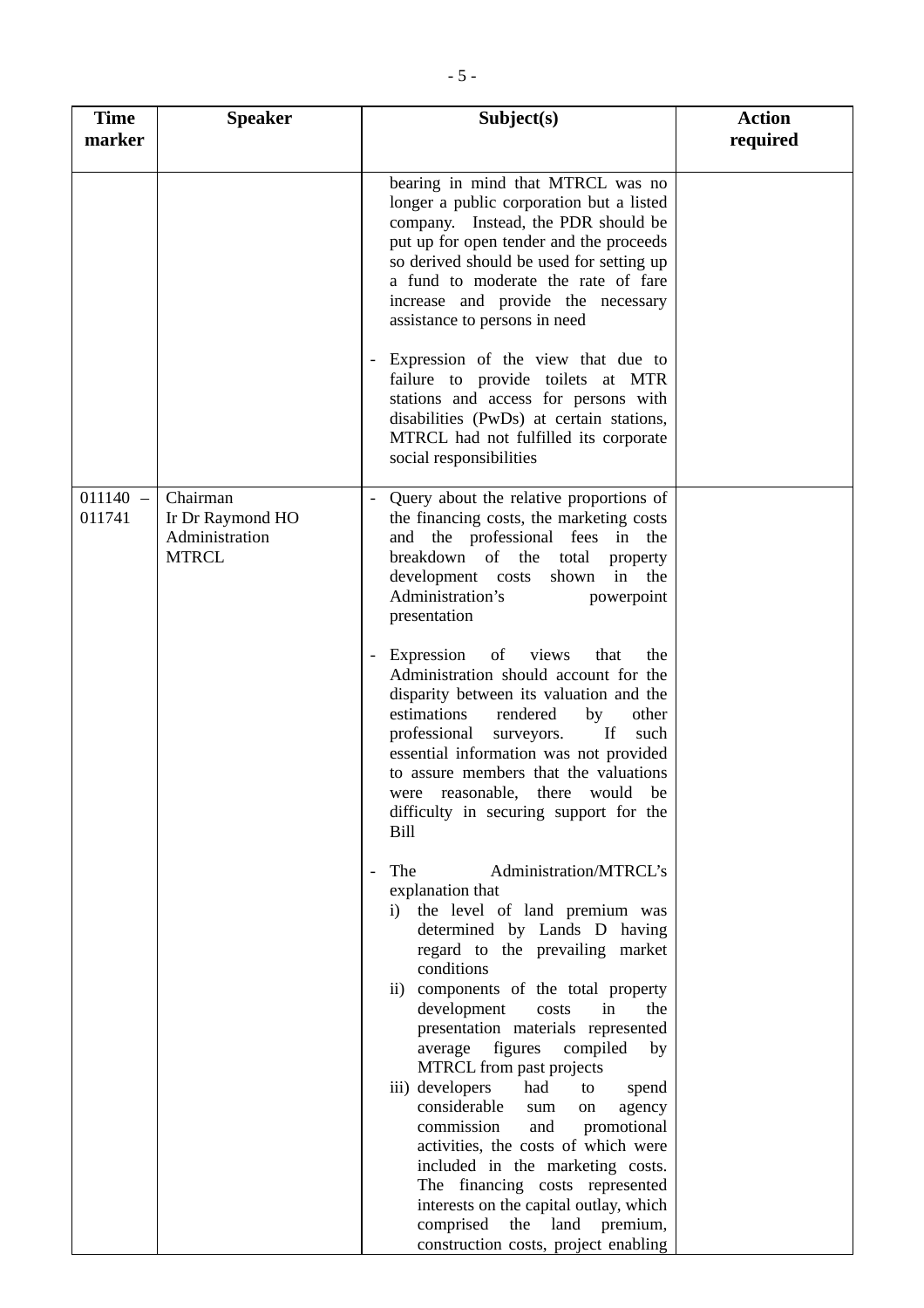| <b>Time</b><br>marker | <b>Speaker</b>                                                   | Subject(s)                                                                                                                                                                                                                                                                                                                                                                                                                                                                                                                                                                                                                                               | <b>Action</b><br>required |
|-----------------------|------------------------------------------------------------------|----------------------------------------------------------------------------------------------------------------------------------------------------------------------------------------------------------------------------------------------------------------------------------------------------------------------------------------------------------------------------------------------------------------------------------------------------------------------------------------------------------------------------------------------------------------------------------------------------------------------------------------------------------|---------------------------|
|                       |                                                                  | work costs, marketing costs, and<br>professional fees and others                                                                                                                                                                                                                                                                                                                                                                                                                                                                                                                                                                                         |                           |
| $011742 -$<br>012308  | Chairman<br>Mr LEUNG Yiu-chung<br>Administration<br><b>MTRCL</b> | Expression of regrets that despite the<br>acquisition of substantial profit by the<br>railway corporations, the public could<br>not benefit from fare reduction.<br>As<br>such, PDR should no longer be granted<br>to railway corporations unless the profit<br>therefrom could be reflected in the<br>railway fares to ensure they were<br>affordable in recognition of the absence<br>of minimum wages in Hong Kong                                                                                                                                                                                                                                    |                           |
|                       |                                                                  | Expression of view that the Government<br>could still benefit even though the sites<br>adjacent to or above stations were<br>developed by parties other than the<br>railway corporations                                                                                                                                                                                                                                                                                                                                                                                                                                                                 |                           |
|                       |                                                                  | MTRCL's explanation that<br>with the model, Government, and<br>i)<br>hence, the public, had already<br>acquired an overall benefit of<br>around \$140<br>billion in value<br>including the proceeds from the<br>initial public offer<br>ii) railway<br>services<br>were<br>value-for-money when compared<br>with other local public transport<br>services. Without the profit from<br>development<br>property<br>to<br>supplement railway returns, railway<br>fares would have been much higher                                                                                                                                                          |                           |
| $012309 -$<br>012831  | Chairman<br>Miss TAM Heung-man<br>Administration                 | Query about the need to continue the<br>model notwithstanding the cost savings<br>from synergies arising from the merger<br>Request for disclosure of all information<br>-<br>relevant to the valuation of the property<br>package, in particular on how the net<br>present value was worked out, to<br>address public concerns that KCRC's<br>assets were disposed of at a diminished<br>valuation which would be to the<br>disadvantage of the people of Hong<br>Kong who owned KCRC's assets<br>Expression of views that the risk borne<br>by MTRCL in property development<br>was in fact low. Hence granting of<br>PDR to MTRCL, which was a listed |                           |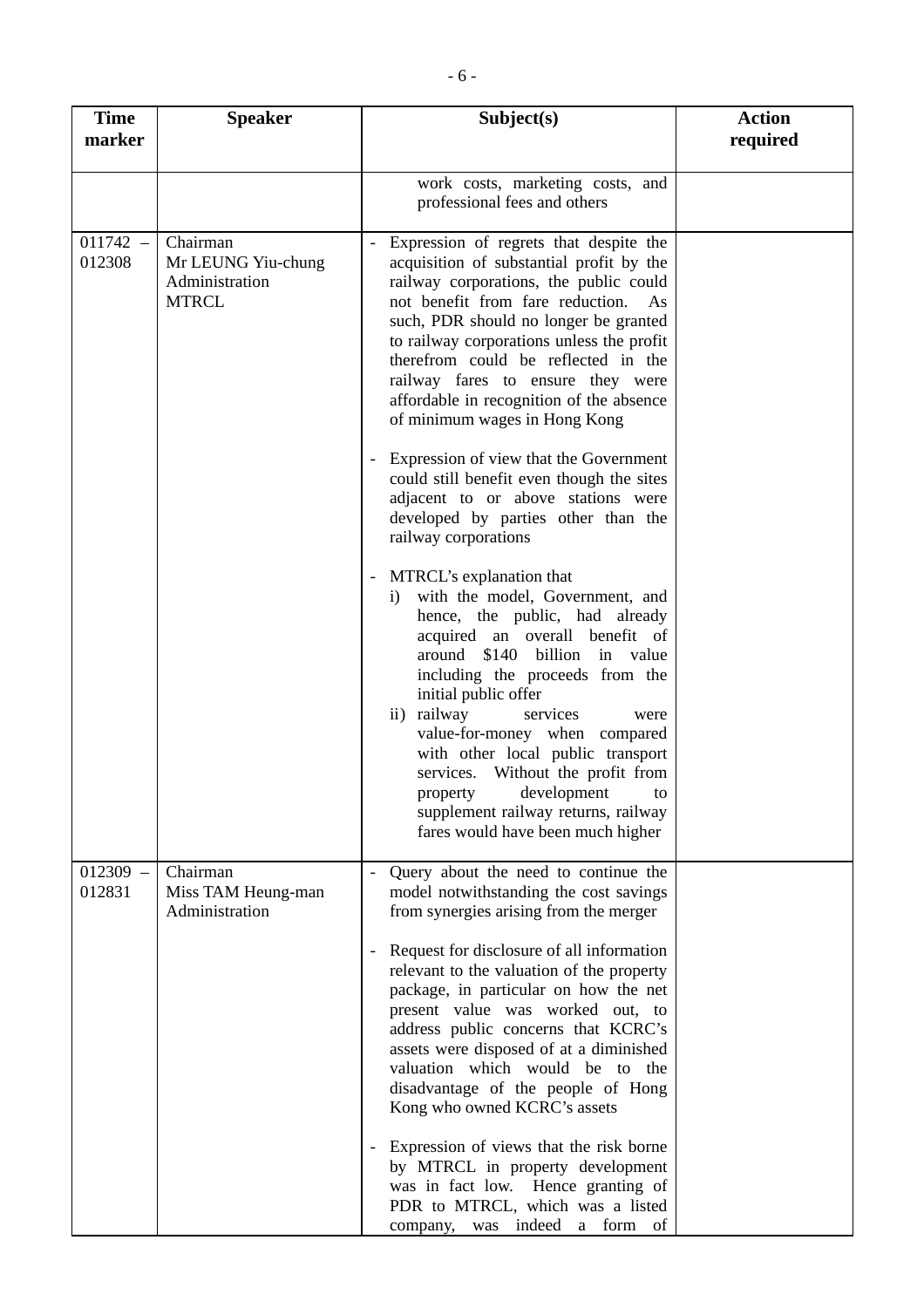| <b>Time</b><br>marker | <b>Speaker</b>                                             | Subject(s)                                                                                                                                                                                                                                                                                                                                                                                                                                                      | <b>Action</b><br>required |
|-----------------------|------------------------------------------------------------|-----------------------------------------------------------------------------------------------------------------------------------------------------------------------------------------------------------------------------------------------------------------------------------------------------------------------------------------------------------------------------------------------------------------------------------------------------------------|---------------------------|
|                       |                                                            | "transfer of benefits"                                                                                                                                                                                                                                                                                                                                                                                                                                          |                           |
|                       |                                                            | The Administration's reiteration that the<br>valuation<br>of<br>PDR,<br>which<br>was<br>independently<br>and<br>professionally<br>assessed, was reasonable and fair.<br>Details on the property package that<br>could be disclosed had already been<br>provided to members in Annex II to LC<br>Paper CB(1)2198/05-06(02)                                                                                                                                       |                           |
| $012832 -$<br>013423  | Chairman<br>Ms Emily LAU<br>Administration<br><b>MTRCL</b> | Expression of views that there was<br>difficulty in supporting the Bill because<br>the public had yet to be assured that<br>i)<br>KCRC's properties<br>were<br>not<br>disposed of at a severely diminished<br>valuation<br>ii) the concern that transport costs<br>were a great burden on the<br>grassroots had yet to be addressed<br>iii) despite<br>the<br>substantial<br>profit<br>acquired by MTRCL, it had refused<br>to provide fare concessions to PwDs |                           |
|                       |                                                            | MTRCL's view that it aimed to improve<br>station facilities to make railway service<br>accessible to PwDs. Any fare subsidy<br>should be provided by the Government                                                                                                                                                                                                                                                                                             |                           |
| $013424 -$<br>013718  | Chairman<br>Mr TAM Yiu-chung<br>Administration             | Enquiry on whether the Administration<br>had appointed more valuers to provide<br>valuations on the property development<br>sites for its reference                                                                                                                                                                                                                                                                                                             |                           |
|                       |                                                            | - Request for provision of the valuation<br>details<br>of the<br>property<br>package<br>compiled by the valuers respectively<br>appointed by the Administration and by<br><b>MTRCL</b>                                                                                                                                                                                                                                                                          |                           |
|                       |                                                            | The Administration's explanation that<br>valuers were respectively appointed by<br>the Government and by MTRCL on an<br>independent basis to conduct valuation.<br>The two parties would then try to reach<br>a consensus on the assumptions used in<br>the two valuations.<br>Reference to<br>valuations by additional valuers might<br>not be helpful. Provision of further<br>details of the valuation process would<br>need to be discussed with MTRCL      |                           |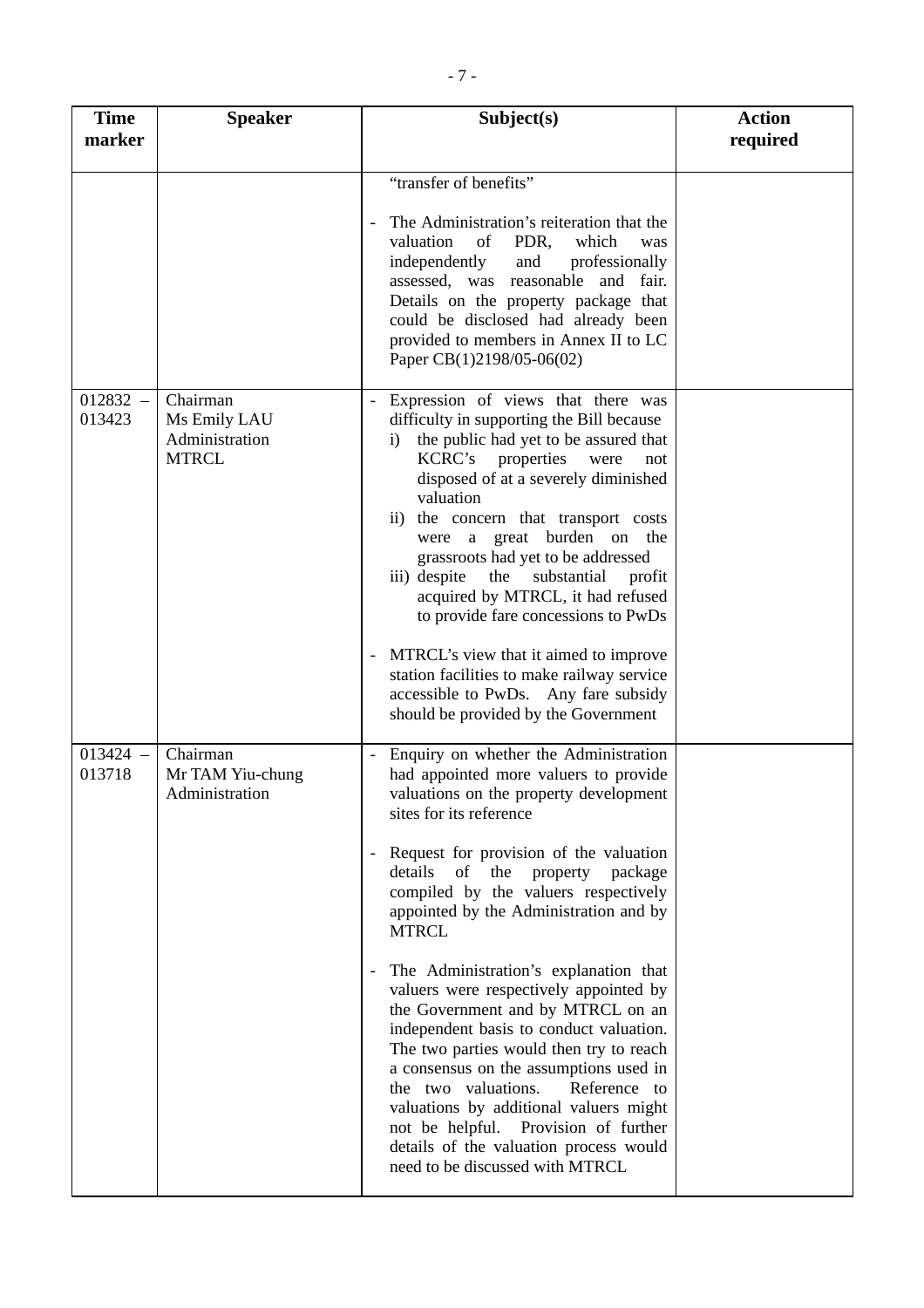| <b>Time</b><br>marker | <b>Speaker</b>                                  | Subject(s)                                                                                                                                                                                                                                                                                                                                                                                                                                                                                                                                                                                                                                                                                                                                                                                                                                                                                                                                                                                                                                                                                                                                                                                       | <b>Action</b><br>required |
|-----------------------|-------------------------------------------------|--------------------------------------------------------------------------------------------------------------------------------------------------------------------------------------------------------------------------------------------------------------------------------------------------------------------------------------------------------------------------------------------------------------------------------------------------------------------------------------------------------------------------------------------------------------------------------------------------------------------------------------------------------------------------------------------------------------------------------------------------------------------------------------------------------------------------------------------------------------------------------------------------------------------------------------------------------------------------------------------------------------------------------------------------------------------------------------------------------------------------------------------------------------------------------------------------|---------------------------|
| $013719 -$<br>013821  | Chairman<br>Dr Fernando CHEUNG                  | Expression of the view that since the<br>Government was already considering<br>amending the Disability Discrimination<br>Ordinance (DDO) (Cap. 487) to put it<br>beyond doubt that selective provision of<br>concessionary fares to PwDs would not<br>constitute a contravention of DDO,<br>MTRCL should adopt a more open<br>attitude in this regard                                                                                                                                                                                                                                                                                                                                                                                                                                                                                                                                                                                                                                                                                                                                                                                                                                            |                           |
| $013822 -$<br>014311  | Chairman<br>Mr WONG Kwok-hing<br>Administration | Enquiry about<br>$\overline{\phantom{a}}$<br>the profit sharing ratio between<br>$\rm i)$<br>MTRCL and the successful property<br>developers, the amount receivable<br>by the Government and whether any<br>other parties could also reap profits<br>from the co-development<br>details of the productivity factor in<br>$\overline{11}$ )<br>the fare adjustment mechanism<br>(FAM) formula<br>The Administration's explanation that<br>profit<br>sharing<br>the<br>ratio<br>for<br>$\mathbf{i}$<br>individual development would be<br>subject to the final tender offer and<br>different from case to case<br>ii) the scope for productivity gain for<br>railways<br>limited.<br>was<br>The<br>Administration<br>however<br>had<br>achieved<br>with<br>agreement<br>an<br>MTRCL, as part of the terms of the<br>overall merger package, to include a<br>productivity factor of a positive<br>value of 0.1% in the FAM.<br>This<br>would have the effect of moderating<br>future fare increases or increasing<br>the level of fare reduction, as the<br>case might be, which would benefit<br>railway users, whilst at the same<br>incentivise<br>time<br>MergeCo<br>to<br>achieve productivity |                           |
| $014312 -$<br>014827  | Chairman<br>Mr Andrew CHENG<br>Administration   | Enquiry on whether the Administration<br>would ensure that the synergies arising<br>from the merger, in particular the profits<br>from property developments, could<br>benefit the public through the setting up<br>of a fare stabilization fund<br>The Administration's explanation that<br>the property package was part and<br>$\mathbf{i}$<br>parcel of the overall merger deal.<br>Given that the price for the property<br>package was considered fair and                                                                                                                                                                                                                                                                                                                                                                                                                                                                                                                                                                                                                                                                                                                                 |                           |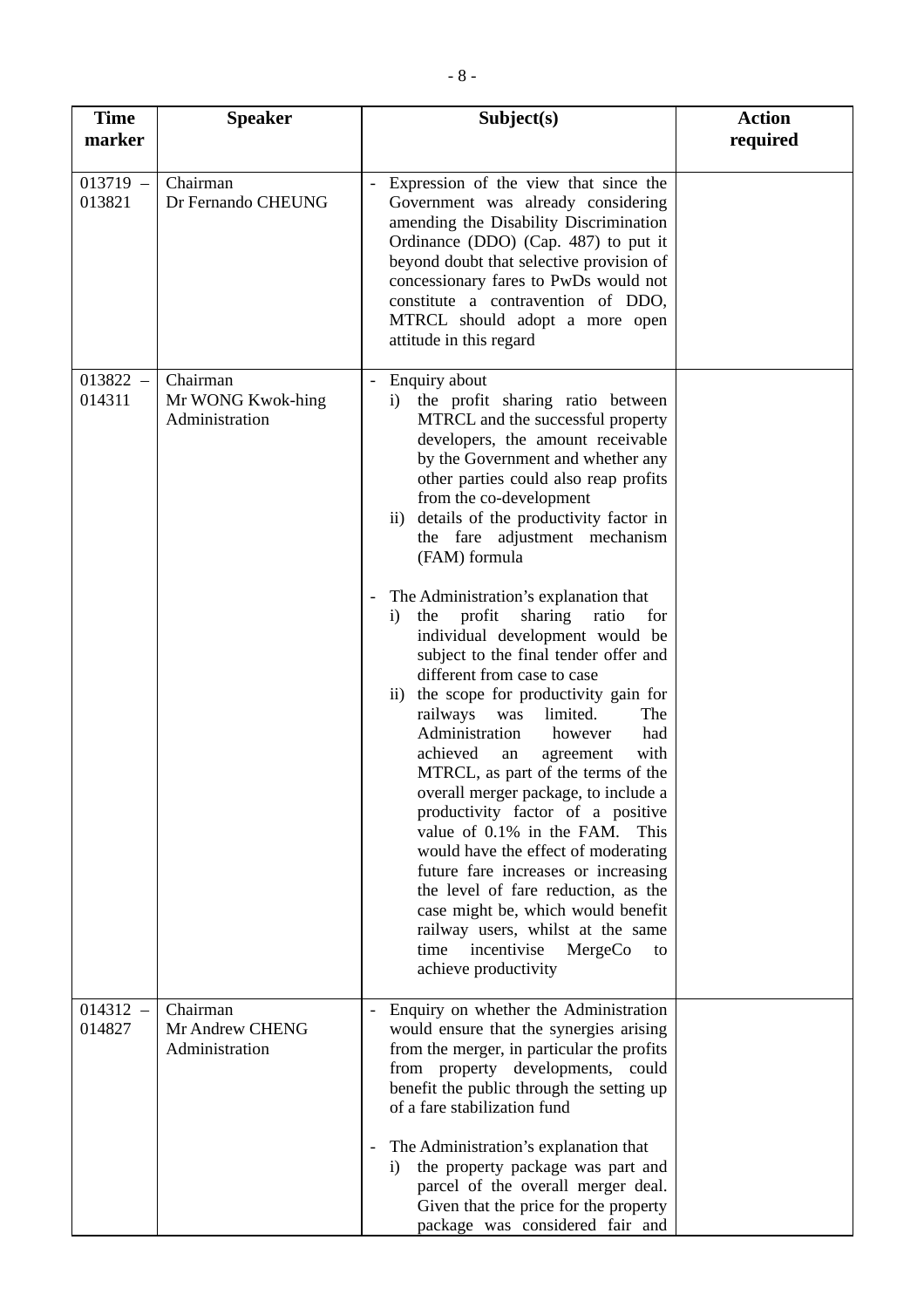| <b>Time</b><br>marker | <b>Speaker</b>                                                            | Subject(s)                                                                                                                                                                                                                                                                                                                                                                                                                                                                                                                                                                                                                                                                                                                                                                                                                                                                                                                                                                                                                                                                                         | <b>Action</b><br>required |
|-----------------------|---------------------------------------------------------------------------|----------------------------------------------------------------------------------------------------------------------------------------------------------------------------------------------------------------------------------------------------------------------------------------------------------------------------------------------------------------------------------------------------------------------------------------------------------------------------------------------------------------------------------------------------------------------------------------------------------------------------------------------------------------------------------------------------------------------------------------------------------------------------------------------------------------------------------------------------------------------------------------------------------------------------------------------------------------------------------------------------------------------------------------------------------------------------------------------------|---------------------------|
|                       |                                                                           | reasonable and that apart from<br>paying the "entry fee", MergeCo<br>also had to arrange for payment of<br>land premium, construction costs<br>and other development costs, and<br>bear the associated business risks in<br>pursuing such developments<br>in<br>future, MergeCo should not be<br>required to use the future proceeds<br>from the property package to<br>subsidize railway fares<br>ii) Under the model, property and<br>railway development were planned<br>and constructed under an integrated<br>approach. Profits from property<br>developments were used to help<br>bridge the funding gap for the<br>construction of railway projects<br>which were not financially viable.<br>Property profits had already been<br>taken into account when the initial<br>railway fares were set.<br>iii) FAM, when compared with the<br>existing fare autonomy, would help<br>stabilize railway fares because it<br>was based on a formulaic approach<br>and adjustment of fares in future<br>would have to have regard to the<br>changes in the consumer price index<br>and the wage index |                           |
| 015237                | $014828$ – Chairman<br>Mr LEE Cheuk-yan<br>Administration<br><b>MTRCL</b> | Expression of disappointment<br>that<br>MTRCL was reluctant to provide<br>concessionary fares to PwDs. MTRCL<br>should fulfil its role as a public transport<br>service provider but not focusing on<br>profit maximization<br>Expression of concern that since the<br>RoA of KCRC was only 2% but the<br>RoA of MTRCL was 6%, MergeCo<br>might seek to raise the RoA of KCRC to<br>6% by increasing fares after the rail<br>merger<br>- Request for provision of the valuation<br>figures of Ho Tung Lau and Wu Kai Sha<br><b>Station</b><br>Administration/MTRCL's<br>The<br>explanation that<br>MergeCo had no targeted return<br>i)<br>rate. It should be noted that most<br>local utility companies had a<br>double-digit RoA much higher than                                                                                                                                                                                                                                                                                                                                                |                           |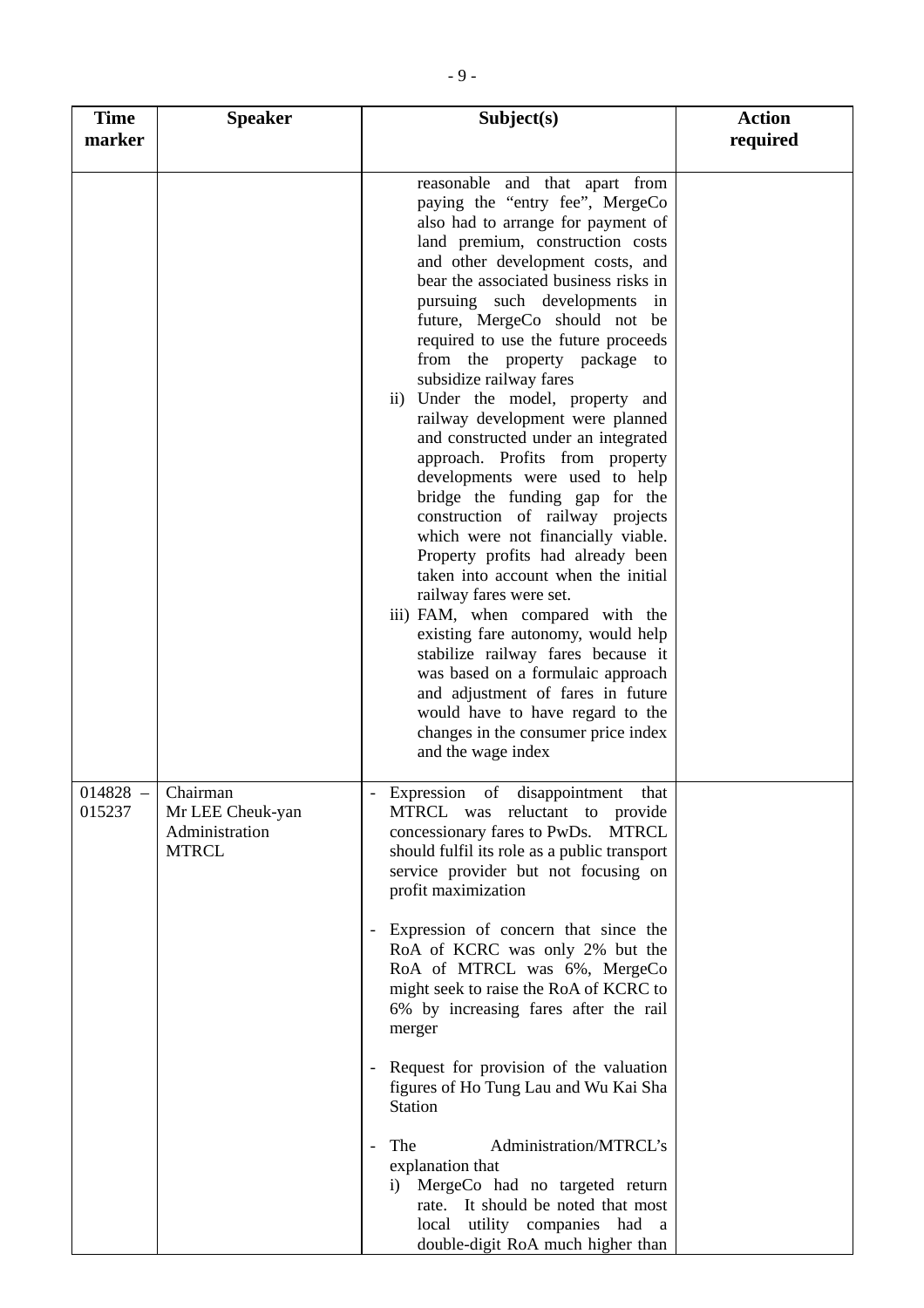| <b>Time</b><br>marker | <b>Speaker</b>                                                | Subject(s)                                                                                                                                                                                                                                                                                                                                                                                                                                                   | <b>Action</b><br>required                                                                                                                                           |
|-----------------------|---------------------------------------------------------------|--------------------------------------------------------------------------------------------------------------------------------------------------------------------------------------------------------------------------------------------------------------------------------------------------------------------------------------------------------------------------------------------------------------------------------------------------------------|---------------------------------------------------------------------------------------------------------------------------------------------------------------------|
|                       |                                                               | 6%<br>ii) valuation figures of Ho Tung Lau<br>and Wu Kai Sha Station could not<br>provided<br>as<br>commercially<br>be<br>sensitive information was involved                                                                                                                                                                                                                                                                                                 |                                                                                                                                                                     |
| $015238 -$<br>015745  | Chairman<br>Mr LEE Wing-tat<br>Administration<br><b>MTRCL</b> | Expression of concern that the land<br>premium negotiated between MTRCL<br>Lands D on<br>and<br>the<br>property<br>developments could not reflect the full<br>market value of the sites concerned.<br>PDR should instead be put up for open<br>tender                                                                                                                                                                                                        |                                                                                                                                                                     |
|                       |                                                               | Request for the estimation of each of the<br>eight property developments compiled<br>by the valuers appointed by MTRCL                                                                                                                                                                                                                                                                                                                                       |                                                                                                                                                                     |
|                       |                                                               | The<br>Administration/MTRCL's<br>$\overline{\phantom{a}}$<br>explanation that<br>the property development sites<br>i)<br>would be tendered by MergeCo<br>through an open process<br>ii) the estimates compiled by the<br>valuers appointed by MTRCL were<br>commercially sensitive information<br>and could not be provided to<br>members                                                                                                                    |                                                                                                                                                                     |
| $015746 -$<br>015845  | Chairman<br>Ms Emily LAU<br>Mr Albert CHAN                    | Expression of views that<br>MTRCL should review its stance<br>$\bf{1)}$<br>regarding the provision of<br>concessionary fares to PwDs<br>Chairman and the<br>$\mathbf{ii}$<br>the<br>Chief<br>Officer<br>of MTRCL<br>Executive<br>should be invited to attend the next<br>meeting                                                                                                                                                                             |                                                                                                                                                                     |
|                       | Agenda Item III - Any other business                          |                                                                                                                                                                                                                                                                                                                                                                                                                                                              |                                                                                                                                                                     |
| $015846 -$<br>020037  | Chairman<br>Mr Andrew CHENG<br>Mr Albert CHAN                 | Date and agenda of next meeting<br>$\overline{\phantom{a}}$<br>Expression of the view that should the<br>$\overline{\phantom{a}}$<br>Administration/MTRCL fail to provide<br>the requested information, consideration<br>might be given to invoking the powers<br>under the Legislative Council (Powers<br>and Privileges) Ordinance (Cap. 382) to<br>request the parties concerned to produce<br>the information to the Bill Committee<br>for consideration | The<br>Administration<br><b>MTRCL</b><br>and<br>to<br>providing<br>consider<br>information<br>more<br>about<br>the<br>valuation<br>basis of the property<br>package |
|                       |                                                               | Request for a written response from<br>$\overline{\phantom{a}}$<br>MTRCL on the relationship between<br>property development and railway fares                                                                                                                                                                                                                                                                                                               | <b>MTRCL</b><br>take<br>to<br>follow-up<br>necessary<br>action                                                                                                      |